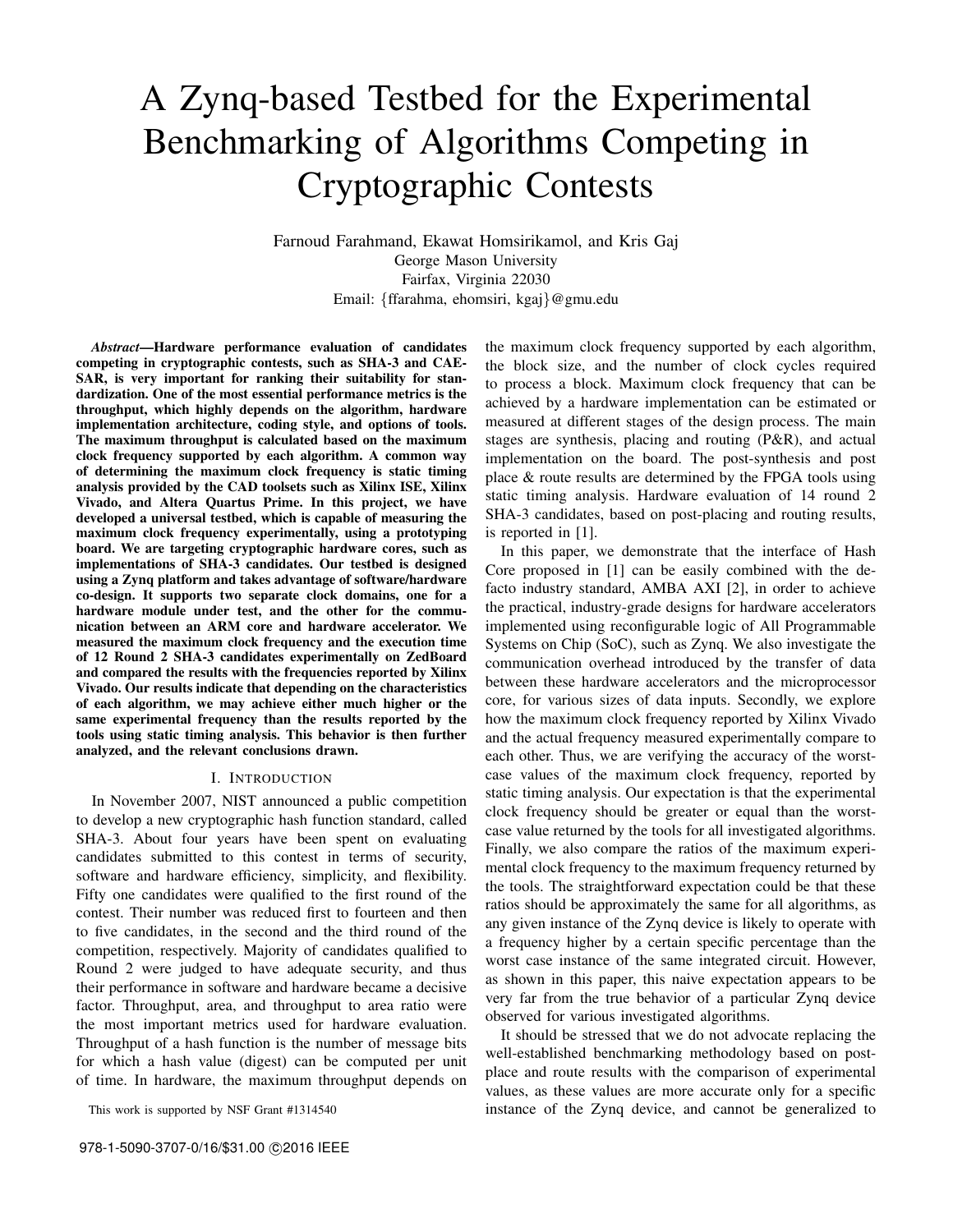millions of similar devices operating in the field, affected to a different extant by variations in the fabrication process. Our study should be used just to confirm (or question) the worstcase values returned by the tools, which are likely to better represent the entire population of Zynq devices fabricated in a given technology.

VHDL implementation of all Round 2 SHA-3 candidates is available at [3]. We selected 12 of them and applied our testing environment to these algorithms. BMW (Blue Midnight Wish) and SIMD were excluded due to poor performance. Additionally, the BMW module has two different clock domains for the i/o interface and the main hash core, which substantially complicates experimental testing. The results generated for each algorithm, collected using our testbed, included: 1) hardware execution time for various input sizes, 2) software execution time, 3) HW/SW speed up, 4) maximum clock frequency after placing and routing (obtained using Vivado Design Suite), and 5) maximum experimental clock frequency.

# II. PREVIOUS WORK

Experimental benchmarking of cryptographic algorithms has been performed previously on different platforms other than Zynq. In [4], maximum frequency of SHA-256 has been measured experimentally using the SLAAC-1V board based on Xilinx Virtex VCV 1000. In [5] and [12], an experimental measurement of the hardware performance of 14 round 2 SHA-3 candidates is performed using the SASEBO-GII FPGA board. The investigated implementations are run at their maximum clock frequency reported by the CAD tool. Hence, no investigation of higher clock frequencies is performed.

In [6], the experimental evaluation of SHA-2 and five Round 3 SHA-3 Candidates was performed using a standard-cell ASIC realized using 65nm CMOS technology. The authors combined two sets of implementations, developed using different performance targets, and implemented them on one ASIC, with a common input/output (I/O) interface. Area, throughput, and throughput to area ratio were generated for all of these algorithms. Synthesis was performed using Synopsys Design Compiler, and placing & routing using Cadence Encounter Digital Implementation. All cores have been demonstrated to operate at the experimental clock frequencies from 15% to 92% higher then the worst case estimates returned by the placing & routing tools.

In [7], the throughput and power results, from the experimental evaluation of SHA-3 finalists, using 130nm ASIC technology, are reported. SASEBO-GII FPGA board is used as a controller. The obtained results indicated that the measured throughput was always lower than the Post-layout results, with the difference less than 30%.

In [8], a comprehensive evaluation of all Round 2 SHA-3 candidates, based on post-layout reports, using the 90 nm ASIC technology, is performed. The post-layout results were reported for two target throughputs, 20 Gbps and 0.2 Gbps, and the corresponding results compared against each other. No experimental measurements were performed as a part of this work. Similarly, in [9], post-layout throughputs are reported for all Round 2 candidates, using the ASIC 180 nm technology, and no experimental measurements are reported.

## III. DESIGN & VERIFICATION

# *A. System Design*

The Zynq-7020 All-Programmable System on Chip (SoC) has been selected as our target device, due to its high performance and flexibility. In particular, our testbed takes advantage of software/hardware co-design and the memory management provided by the ARM platform. For each algorithm, the optimized C implementation [10] is first run on the ARM core and its performance recorded. As a result, after the conclusion of the hardware measurements, hardware vs. software speed up can be easily and fairly evaluated. Our system, composed of three major parts, is shown in Fig. 1:

*1) Processing System (PS):* The Processing System contains two Cortex A9 ARM Processor cores, and related logic. The HP (High Performance) ports are used for communication between PS and Programmable logic (PL). The input data (message) is sent to the hash core, located in PL. After the calculations are completed, an interrupt is generated, and the hash value is transferred back to the ARM core.

*2) Interconnects:* Two AXI Interconnect IPs take care of the data transmission between PS and PL using the memory mapped mode, AXI Full. These IPs are added and configured automatically using Vivado Design Suite.

*3) Programmable Logic (PL):* Programmable Logic is used to implement the following major submodules:

*a)* Input FIFO*:* Input FIFO can be written to using AXI Stream Slave (AXIS) interface and read from using FWFT FIFO (First Word Fall Through FIFO) interface. It supports independent read and write clock domains. It was designed specifically for the purpose of this project, and its interface is shown in Fig. 2.

*b)* Hash Core*:* Hardware implementation of a hash algorithm, compliant with the top-level interface and communication protocol described in [1]. This module can be replaced with any other hardware accelerator that can communicate with the FWFT FIFO interface.

*c)* Output FIFO*:* Output FIFO can be written to using the FWFT FIFO interface and read from using AXIS interface. It is also capable of handling independent clock domains for reading and writing. Moreover, it has an AXI Lite interface for configuring the transfer length and start delay information. Transfer length indicates the number of output words to be sent using the AXI Stream interface. Start delay lets the user to specify the delay, in clock cycles, before this module starts transferring the output data back to the processor. Delay countdown starts when the output is ready to send. Output FIFO was designed specifically for the purpose of this project, and its interface is shown in Fig. 3.

*d)* Clocking Wizard*:* Clocking Wizard was added from the Xilinx IP catalog [11] and is capable of generating a clock signal with a variable frequency, configurable from software. This module can be controlled using the AXI Lite interface and let us change the clock frequency on the fly.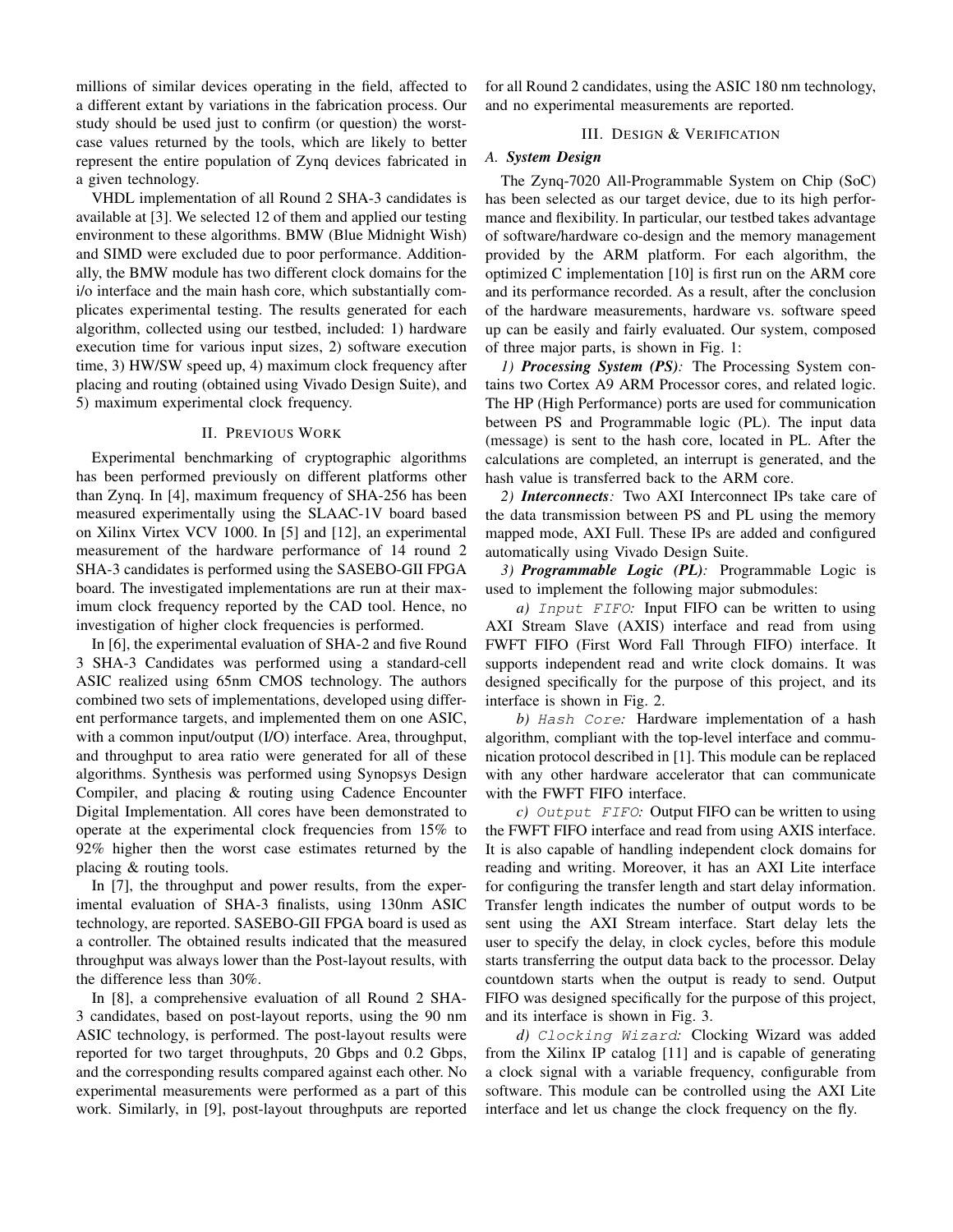

Fig. 1. Block Diagram of the Testbed with the division into Programmable logic (PL), Interconnects, and Processing System (PS)

*e)* AXI Direct Memory Access (DMA)*:* AXI DMA was added to block design from the Xilinx IP catalog [11], and converts the stream transaction protocol to the memory mapped protocol. As a result, it allows the hardware accelerator to read from and write to the DDR memory. The operation of this module is fully configurable from software, and frees the ARM processor to perform other tasks.

*f)* AXI Timer*:* AXI Timer is also a standard unit, available in the Xilinx IP catalog. It is capable of performing the execution time measurements for software and hardware implementations of various functions, with the accuracy of a single clock cycle of a system clock (by default: 10 ns).

*g)* Concat*:* The Concat module is used to concatenate two input signals and produce a single output, active when any of the two inputs is active. In the circuit from Fig. 1, it is used to create an interrupt to PS, active when either an input transfer or an output transfer is completed by AXI DMA.

In case a single clock domain was used, the maximum clock frequency supported by our testbed would be limited by the maximum clock frequency of the AXI DMA and other standard IP components. To overcome this limitation, our testbed supports two separate clock frequencies, one for communication and auxiliary modules (AXI DMA, AXI







Fig. 3. Output FIFO

Timer, etc.) and the other for our dedicated hash core. The system clock frequency, used for communication between PL and PS, is fixed. At the same time, the Clocking Wizard is used to generate the second clock, with a variable clock frequency, set on the fly, under the software control. Multiple frequencies of the second clock are then used during the binary search for the maximum frequency supported by a given hash core.

A simplified diagram of our testbed, with two independent clocks, is shown in Fig. 4. In this testbed, at first AXI DMA, AXI Timer, and Interrupts are initialized. Then, Output FIFO is configured with the desired transfer length and start delay, and Clocking Wizard is configured with the UUT (Unit Under Test) output clock frequency. All initializations and configurations are done through the AXI Lite interface. Afterward, a buffer is allocated in DDR memory to store input data (message) of a certain size. Software implementation of the corresponding hash algorithm is run on ARM core. The software execution time is measured using AXI Timer. AXI Timer is started before the hash algorithm function call. Next, the message is transferred from the DDR memory through AXI DMA to Input FIFO. The Hash Core starts reading data from Input FIFO and writes the corresponding hash value to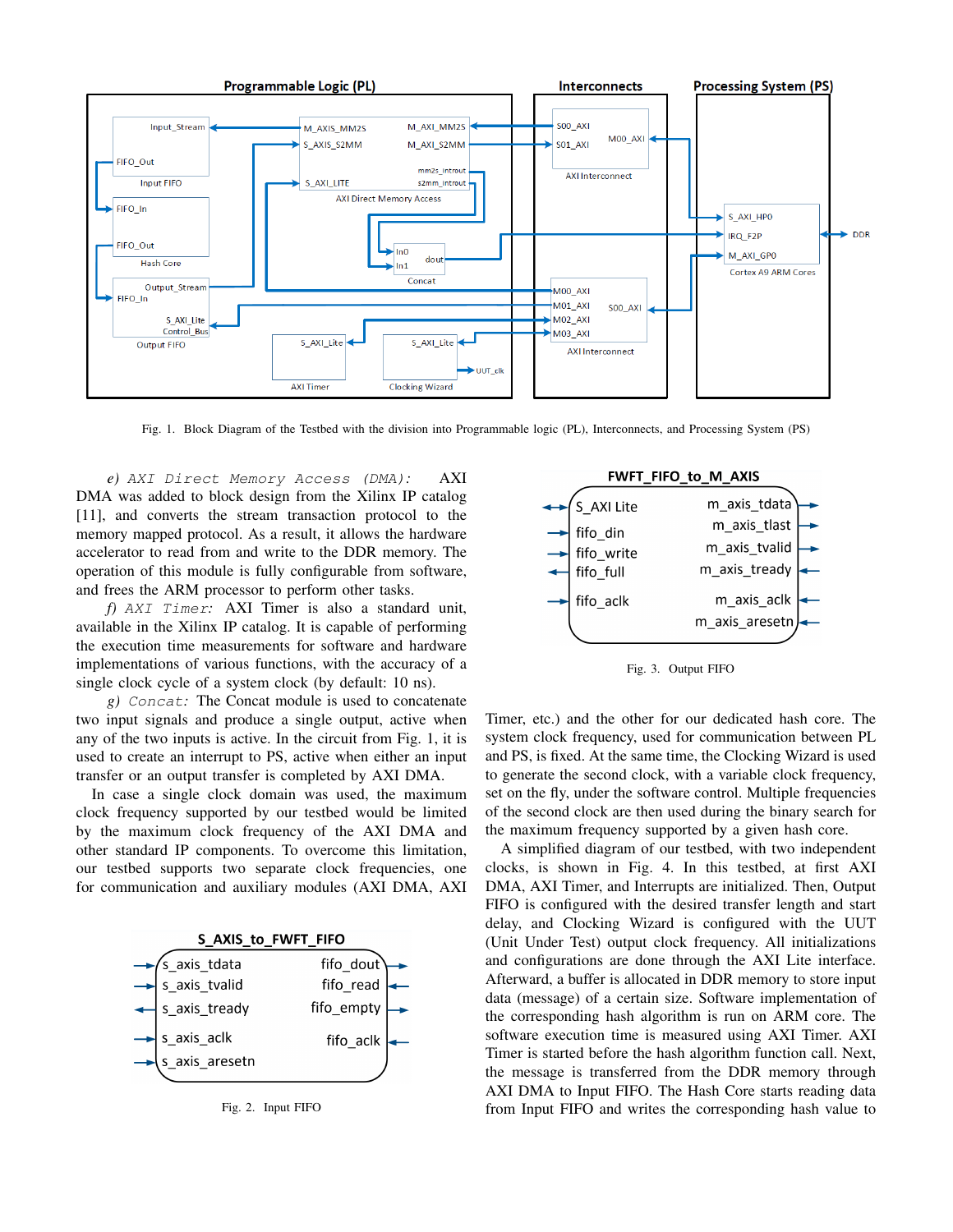

Fig. 4. Simplified block diagram of the PL side with the indication of two independent clocks

Output FIFO. Then, Output FIFO sends back the result to another buffer in the DDR memory through its AXI-Stream interface and AXI DMA. After the end of this transfer, the AXI Timer is stopped.

The entire end-to-end data transfer time and the hardware execution time are measured together using AXI Timer. The hash value received from the hardware side is compared with the value calculated by software. If they are equal, we increase the frequency of Hash core using Clocking Wizard, and rerun the entire process again. Otherwise, we decrease the frequency. The aforementioned procedure is repeated multiple times using the rules of binary search. The process ends only when we find the maximum clock frequency achievable by each hash algorithm with the precision of 0.1 MHz. The maximum experimental clock frequency, software execution time, hardware execution time at the maximum clock frequency, and the speed up (hardware vs. software) is reported.

# *B. Verification methodology*

A universal testbench has been developed in the Vivado environment to verify the operation of our testbed using simulation. Apart from the circuit under test (composed of the Input FIFO, Hash Core, and Output FIFO), this testbench includes three AXI Traffic Generators (ATG) and one FIFO to simulate the functionality of the Zynq PS and AXI DMA.



Fig. 5. Universal testbench for Vivado environment

A simplified block diagram of the testbench is shown in Fig. 5. The first ATG module is used in the AXI Stream mode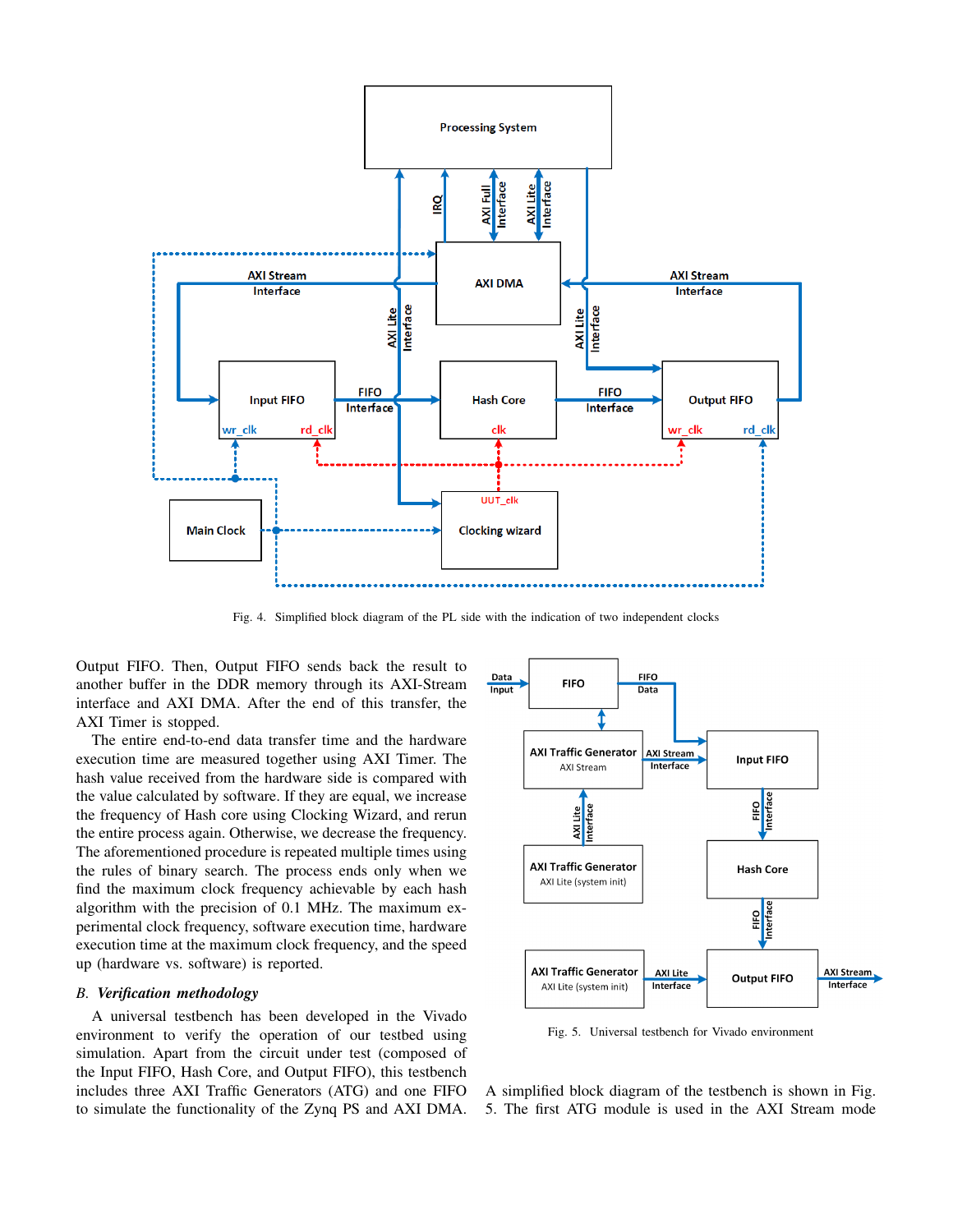to provide the control signals of the AXI Stream Interface to the Input FIFO module. Data that is provided by this ATG, configured in the AXI Stream mode, is random data. Therefore, an additional FIFO is included in the testbench to provide a source of desired input data. The second ATG module configures the first ATG module (AXI Stream ATG) with the desired configuration data, such as length of transaction, programmable delay, and the number of transactions, through AXI Lite interface. The third ATG module, configured in the AXI Lite mode, is used to configure Output FIFO. All AXI Traffic generators are preloaded with appropriate configurations, using the configuration COE files (address and data). At first the FIFO is filled with the input data. Then, all AXI Traffic Generators are started. The AXI Stream ATG and FIFO provide the input message through the AXI Stream interface to the Input FIFO module. Hash Core reads data from Input FIFO, calculates hash value, and transfers it to the Output FIFO module. Eventually, we can compare the received hash value with the expected result to verify the functionality of the design.

## IV. RESULT

ZedBoard and Vivado 2015.4 have been used for result generation. All options of Vivado design suite including synthesis and implementation settings are set to default mode. On the software side, the bare metal environment and Xilinx SDK are used for running the C code on the ARM core of Zynq. The frequency of the primary system clock, connected to the interface IPs, including AXI DMA, AXI Timer, etc., is set to 100 MHz. Clocking Wizard generates the second clock, under the control of the C program, based on binary search. The frequency of Dual Core ARM (PS) is set to 667 MHz.

# *A. Maximum Frequency*

Fig. 6 illustrates the maximum clock frequency achieved using static timing analysis and experimental testing, respectively, for each of the investigated algorithms. For all algorithms the experimental clock frequency is higher than that returned by static timing analysis. This result is expected, as CAD Tools alway take into account the worst case scenario, and thus report the pessimistic estimates in terms of speed. In particular, during any particular test, the critical path is not always triggered, even for a relatively long input. Additionally, a particular device used for testing (i.e., a particular instance of Zynq-7020 in our case) tends to have average rather than worst-case timing characteristics.

At the same our analysis reveals significant differences among the behavior of various algorithms. BLAKE, Cube-Hash, SHAvite-3, and Skein have an experimental frequency higher than the post-place & route frequency by 80 to 100%. In the second group, Fugue, JH, and Luffa, have the frequency higher by 55 to 65%. The third group includes Grøstl, Hamsi, and Keccak, and is characterized by the frequency improvement factor between 19 and 30%. Finally, ECHO and Shabal have almost identical frequencies returned by the static timing analyzer and the experimental test.

TABLE I DETAILED RESULT FOR MAXIMUM FREQUENCIES AND THROUGHPUTS

| Algorithm    | Max Freq.<br>Static<br>Timing<br>Analysis<br>[MHz] | Max Freq.<br>Experimental<br>[MHz] | Throughput<br>Based on<br>Formula<br>and Max<br>Exp. Freq.<br>[Gb/s] | Throughput<br>Based on<br>Exp. HW<br>Exe. Time<br>[Gb/s] |
|--------------|----------------------------------------------------|------------------------------------|----------------------------------------------------------------------|----------------------------------------------------------|
| <b>BLAKE</b> | 76.4                                               | 145.4                              | 3.546                                                                | 3.544                                                    |
| CubeHash     | 152.9                                              | 275.8                              | 4.413                                                                | 4.399                                                    |
| <b>ECHO</b>  | 100.1                                              | 101.1                              | 5.999                                                                | 6.000                                                    |
| Fugue        | 122.9                                              | 200.0                              | 3.200                                                                | 3.191                                                    |
| Grøstl       | 197.2                                              | 258.6                              | 6.305                                                                | 5.821                                                    |
| Hamsi        | 105.0                                              | 124.9                              | 1.333                                                                | 1.332                                                    |
| JH           | 211.6                                              | 333.3                              | 4.740                                                                | 4.726                                                    |
| Keccak       | 102.6                                              | 123.1                              | 5.292                                                                | 5.314                                                    |
| Luffa        | 152.5                                              | 247.4                              | 7.037                                                                | 7.213                                                    |
| Shabal       | 119.7                                              | 122.5                              | 0.981                                                                | 0.983                                                    |
| SHAvite-3    | 119.0                                              | 205.7                              | 2.846                                                                | 2.828                                                    |
| Skein        | 70.6                                               | 140.3                              | 3.782                                                                | 3.772                                                    |

The algorithms belonging to the same group seem to have little in common in terms of basic operations, area requirements, or absolute value of the post-place and route frequency. As a result, the most likely explanation seems to be the placement of the respective designs in different locations on the chip, affected to a different extant by parameter variations.

Table I shows detailed values of the maximum clock frequency obtained from static timing analysis and experimental testing. Maximum experimental clock frequency was determined as a worst case value across all investigated input sizes from 10 to 5000 kB. The fourth column, contains the Throughput based on the formulas for the Throughput of each algorithm, listed in Table II, with T replaced by the inverse of the Maximum Experimental Clock Frequency. The fifth column is the Throughput obtained by dividing the message input size by the actual execution time of hashing in hardware, measured using AXI Timer for the input size equal to 1000 kB.



Fig. 6. Maximum clock frequencies obtained using static timing analysis and the experimental measurement, respectively

#### *B. Data transaction overhead*

Fig. 7(a) shows the ratio of the hardware execution time measured using AXI Timer (including any communication overhead) over the calculated hardware execution time (using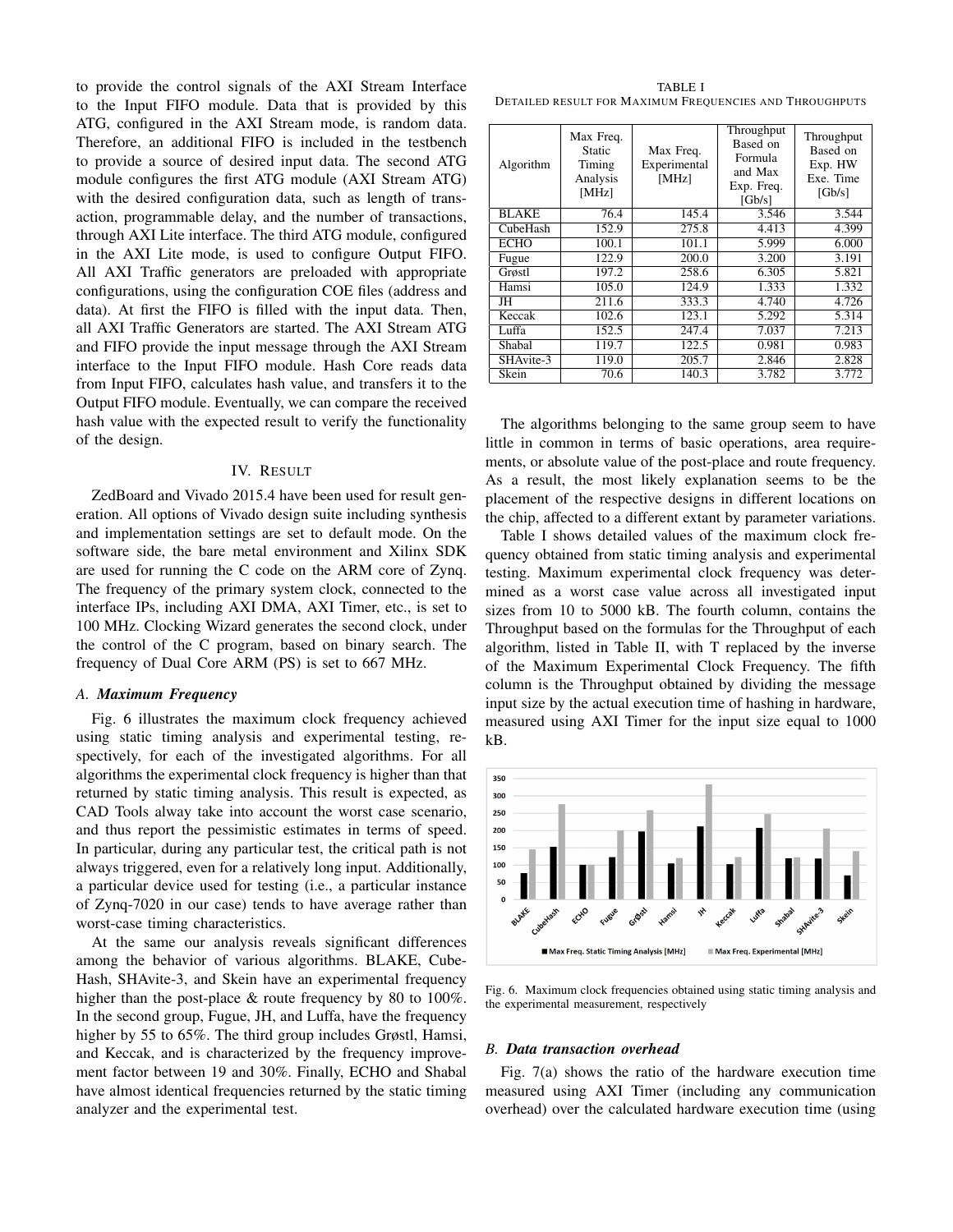



(a) DMA core running at 100 MHz for all algorithms (b) DMA core running at 150 MHz in case of Luffa and 100 MHz for all other algorithms

Fig. 7. Ratio of the Experimental (Measured) Hardware Execution Time to the Theoretical (Calculated) Hardware Execution Time for different input sizes (expressed in kilobytes)

formulas provided in [1] and in Table II), determined for different input message sizes. As we can see, for majority of investigated algorithms, such as BLAKE, CubeHash, ECHO, etc., the trend is very similar. The overhead of the communication between the PS and PL is between 20 and 50% for the messages of the size of 10 kB. For Shabal the respective value is about 5%. This overhead decreases below 5% for messages greater or equal to 100 kB. For 500 kB and larger messages, the relative overhead is very small and the ratio is almost 1. Luffa is the only exception to this trend. For this algorithm, the ratio is 2.2 for 10 kB of data and it decreases to 1.6 for 100 kB messages. For 500 kB and larger inputs, the ratio is stable around 1.55. Thus, the overhead is very substantial. The reason for this unusual behavior is that Luffa is the only algorithm which has the Hash Core throughput exceeding the throughput of AXI DMA (6.4 Gbit/s at 100 MHz clock frequency). As a result, DMA core fails to feed the Hash Core with enough data to maintain the maximum possible throughput. Since the maximum clock frequency supported by the DMA Core on Zynq-7020 is 150 MHz [11], we can increase the DMA frequency to overcome this issue. Fig. 7(b) depicts the updated graph with new result for Luffa obtained using AXI DMA running at 150 MHz instead of 100 MHz. As illustrated by the graph, the DMA throughput bottleneck was completely eliminated and the behavior of Luffa is similar to that of other algorithms.

In addition, we repeated the same experiment using a second ZedBoard in order to demonstrate the effect of manufactoring variations on the maximum experimental clock frequency (and thus all other experimental timing measurements). In Table III, we list the maximum frequency achieved using the first and second board, average maximum frequency, and standard deviation. It can be observed that the second board has slightly

TABLE II THE I/O DATA BUS WIDTH (IN BITS), HASH FUNCTION EXECUTION TIME (IN CLOCK CYCLES), AND THROUGHPUT (IN GBITS/S) FOR THE 256-BIT VARIANT OF SHA-3 CANDIDATES. T DENOTES THE CLOCK PERIOD IN NS AND N INDICATES THE NUMBER OF INPUT BLOCKS.

| <b>Algorithm</b> | I/O Bus | Hash Time                  | <b>Throughput</b>           |
|------------------|---------|----------------------------|-----------------------------|
|                  | width   | [cycles]                   | [Gbit/s]                    |
| <b>BLAKE</b>     | 64      | $2+8+21\cdot N+4$          | $\sqrt{512}/(21 \cdot T)$   |
| <b>CubeHash</b>  | 64      | $2+4+16\cdot N+160+4$      | $256/(16 \cdot T)$          |
| <b>ECHO</b>      | 64      | $3+24+26\cdot N+1+4$       | $\frac{1536}{(26 \cdot T)}$ |
| <b>Fugue</b>     | 32      | $2+2\cdot N+37+8$          | $32/(2 \cdot T)$            |
| Grøstl           | 64      | $\overline{3+21\cdot N+4}$ | $512/(21 \cdot T)$          |
| Hamsi            | 32      | $3+1+3\cdot (N-1)+6+8$     | $32/(3 \cdot T)$            |
| $\overline{J}$ H | 64      | $3+8+36\cdot N+4$          | $512/(36 \cdot T)$          |
| Keccak           | 64      | $3+17+24\cdot N+4$         | $1088/(24 \cdot T)$         |
| Luffa            | 64      | $3+4+9\cdot N+9+1+4$       | $256/(9 \cdot T)$           |
| Shabal           | 64      | $2+64\cdot N+64\cdot 3+16$ | $512/(64 \cdot T)$          |
| <b>SHAvite-3</b> | 64      | $3 + 8 + 37 \cdot N + 4$   | $512/(37 \cdot T)$          |
| Skein            | 64      | $2+8+19\cdot N+4$          | $\sqrt{512}/(19 \cdot T)$   |

better results than the first one for the majority of algorithms and the same results for the remaining ones.

# *C. Hardware/Software execution time speed up*

Table IV shows HW/SW speed up for 5 different input sizes and all evaluated algorithms. As we can see, BLAKE and Shabal demonstrate speed up below 100. Hamsi, Luffa, Skein, ECHO, SHAvite-3 and Fugue achieve the speed-up from 100 to about 620. For CubeHash, Keccak and JH the speed-up exceeds 2,000, and for JH it is over 20,000. All of the aforementioned algorithms have almost stable results for messages larger than 100 kB. For 10 kB, the majority of them show the decrease in the speed-up caused by the communication overhead between software and hardware.